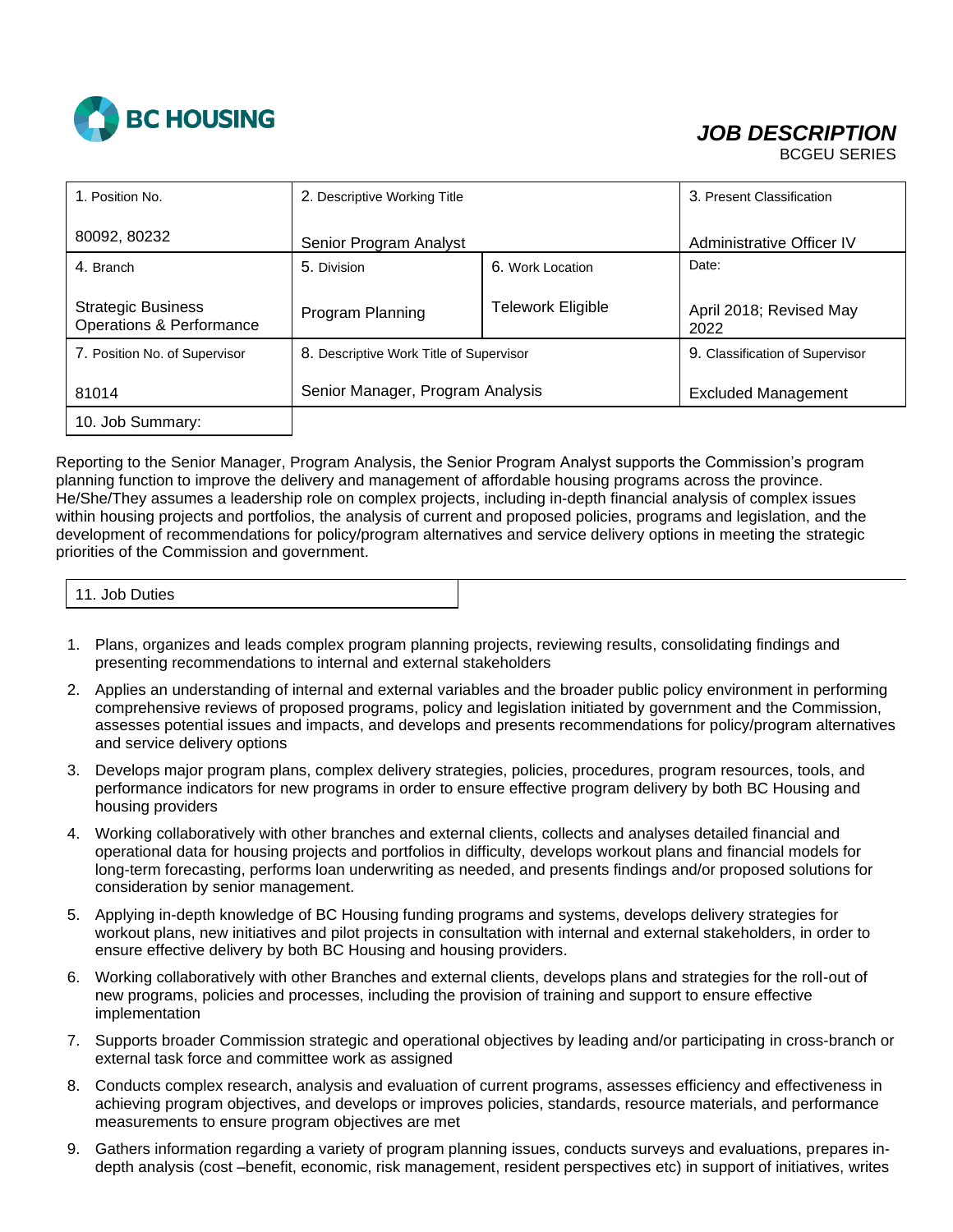complex analytical reports, and presents findings and/or proposed solutions for consideration by senior management.

- 10. Identifies and analyzes local, regional and provincial trends and emerging issues affecting social housing and homelessness, using intersectional analysis where appropriate, and prepares reports regarding implications for the Commission.
- 11. Participates in the research and preparation of position papers; provides background information for briefing notes and reports for the Executive, Board and Ministry regarding a variety of issues impacting the delivery of affordable housing.
- 12. Fields and responds to complex inquiries from internal and external sources regarding program policies, documents and processes
- 13. Incorporates perspectives of lived expertise and considers the range of diverse populations (Indigenous peoples, racialized groups, people with disabilities, immigrant populations, 2SLGBTQ+ communities, etc.) to ensure that equitable outcomes for residents result from programs and policies.
- 14. Maintains current knowledge of developments in the non-profit housing sector, proposed legislative and regulatory changes and other factors that could potentially impact the Commission
- 15. May supervise a Program Analyst or other staff by providing training and orientation, directing and motivating staff to reach their highest potential, initiating training and development opportunities providing advice and guidance regarding staff issues, conducting risk assessments and accident/incident investigations and taking corrective action, conducting performance evaluations and disciplining staff when necessary. Develops and implements safe work procedures and ensures that all staff are properly trained on new business and systems processes and comply with procedures and standards. Participates on selection panels and participates in the resolution of grievances.
- 16. Performs other related duties that do not affect the nature of the job, including participating on project task teams or assisting with special assignments.